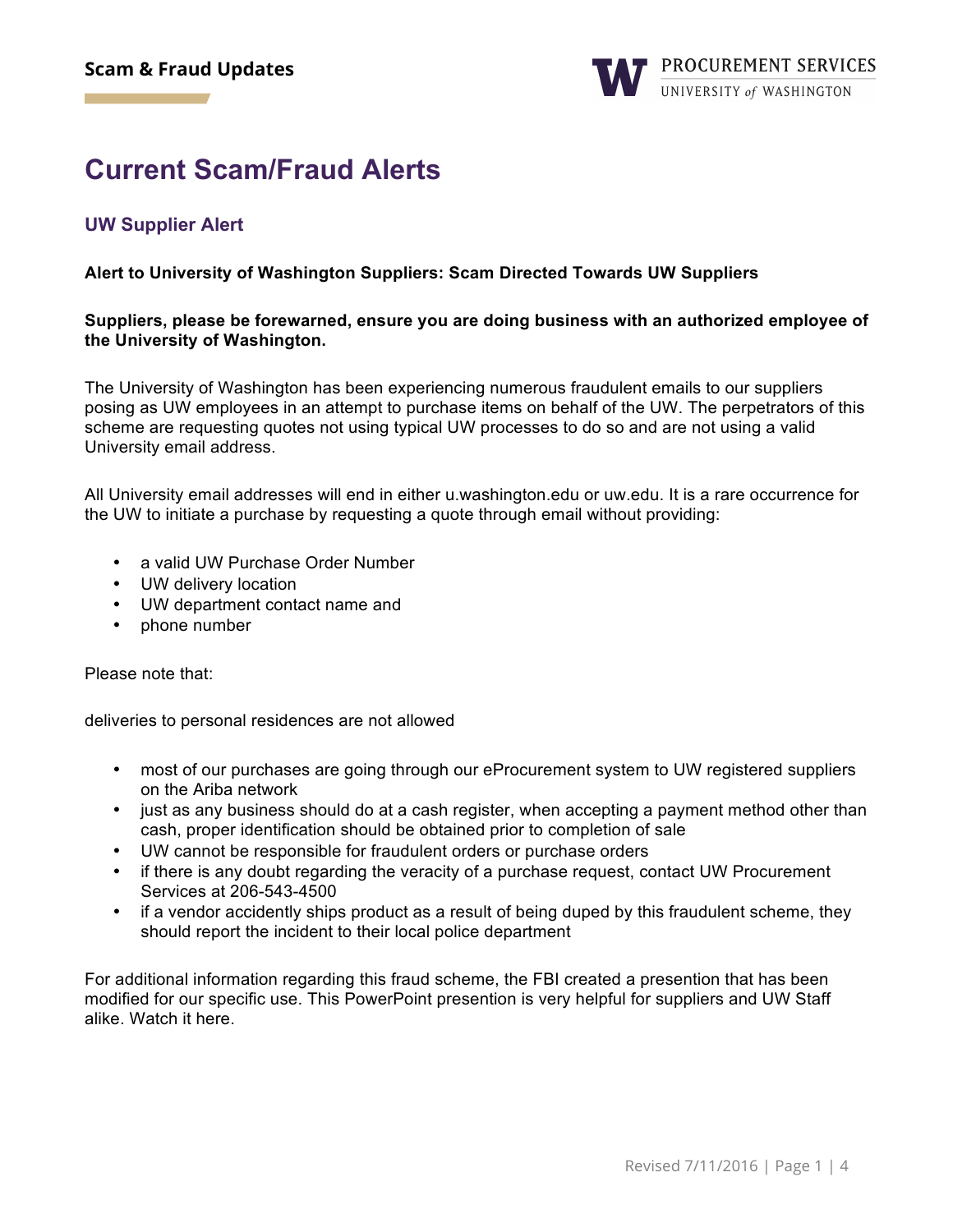# **UW Weblogin Scam Alert**

We are seeing a new bogus email appearing to come from UW Weblogin which announces irregular activity on your email account and requests that you log into a link that begins with weblogin.washington.edu.

This link is NOT related to the UW and appears to originate somewhere in Russia.

If you click on this bogus link, you get a replica of the UW weblogin page, designed to trick you into entering your UW NetID credentials.

If you have entered your credentials into this site, you should change your password at the valid UW site. You can go to the UW home page and search on "change password" or type this URL into your browser: https://uwnetid.washington.edu/manage/

If you have any questions, please contact UW IT at<mailto:help@uw.edu> or 221-5000.

## **Toner Phoner Phonies**

Scammers are always trying to stay a step ahead of their potential victims, and recently we have seen an increase in phony toner sales calls, where the scam artist seems to have information on a recent order. These toner phoners are telemarketers who misrepresent themselves as Printer/Copier sales staff or as authorized representatives. They try to fulfill the order over the phone enticing the victim with better pricing for a short period of time prior to a companywide increase in toner cartridge cost.

If you are ever called by a salesperson that you aren't familiar with and asked to alter the standard purchasing process with that supplier, you need to be suspicious and deny the offer. And just as a reminder, never provide credit card, banking or personal information to anyone without being absolutely sure that it is a legitimate request and it's a secure transmission of the information.

### DEPARTMENT OF REVENUE NEWS RELEASE

#### **SuspectFraud.com helps consumers protect their pocketbooks**

OLYMPIA – May 21, 2014 – "You pay; so should they. Report unregistered businesses." State agencies are using this theme to urge consumers to check with the state before hiring a business to do work for them.

Visiting <suspectfraud.com> before signing any contract can protect you, your property and potentially save you money. The site provides access to tools to verify a business is registered and licensed with the state. Consumers can check to see if a business is behind on taxes, has complaints filed against it or is subject to state enforcement actions. They can also report a business that they suspect is not following the rules.

The departments of Labor & Industries, Employment Security, and Revenue developed the website to give consumers a leg up when it comes to hiring a contractor, working with a business or paying for a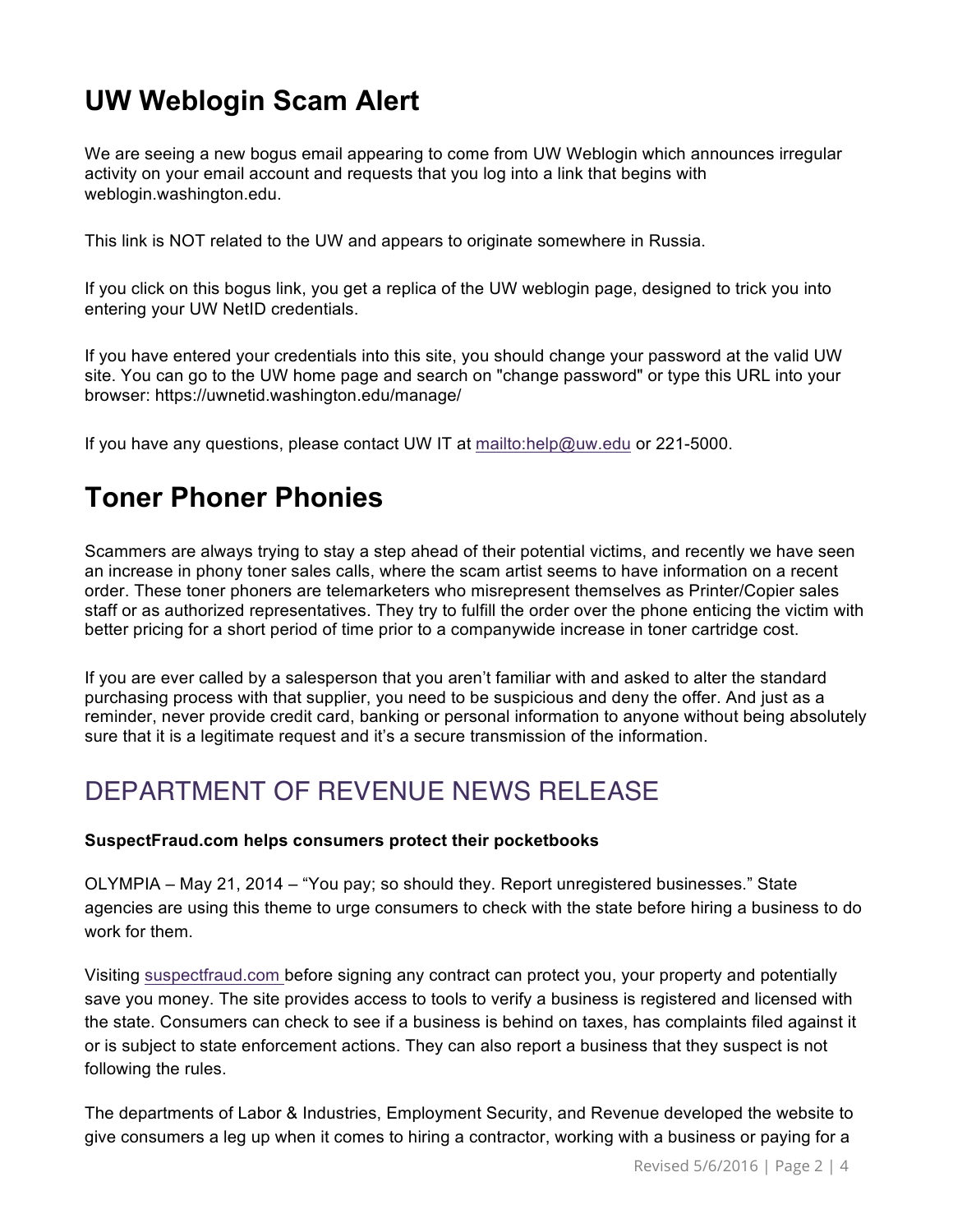service. The agencies are promoting the suspectfraud.com campaign to raise consumer awareness during the months of May and June. The site is available year-round.

"During spring and summer many people hire contractors for outdoor home improvement projects like painting, adding a deck or putting on a new roof," said Joel Sacks, director of the Department of Labor & Industries. ["Hire Smart,](http://www.lni.wa.gov/TradesLicensing/Contractors/HireCon/Checklist/before1.asp) and make sure any business that bids for your job is registered with the state and has a good track record."

Everyone has a stake in tracking down businesses that fail to play by the rules. This underground economy creates an unfair advantage for law-abiding businesses; it's also bad for consumers.

"Businesses that cheat the system may also cheat you," said Dale Peinecke, commissioner of Employment Security. "When a company undercuts its competitors by not paying taxes or unemployment insurance, its low bid may look like a good deal. But that can be a sign of someone who will do shoddy work or, worse yet, take your money and run."

The underground economy takes a bite out of the state's budget, according to the Department of Revenue. Each year, unregistered businesses fail to report millions of dollars in taxes that would otherwise be used for schools, health care, child abuse prevention and other public services.

"In our efforts to track fraud, we discover businesses that collect retail sales tax but file false tax returns in order to keep the money for themselves," said Carol K. Nelson, Revenue's director. "When you or I pay taxes, we expect them to be used as intended. Checking suspectfraud.com is one resource to make sure a business is playing fair."

Those who suspect a business is not registered, licensed or may be undercutting regulations are encouraged to visit suspectfraud.com and file a report.

#### Scam Awareness: Best Practices

Universities can be prime targets for scamming operations so beware of unsolicited communications from vendors you do not recognize as a UW supplier.

- Beware of suspicious sounding sales pitches, offers to send you a free product to "test" or calls from unknown vendors asking to verify your address.
- When contacted by companies claiming you owe money for goods or services you did not order, you should insist on written documentation of the purchase.
- Do not provide procurement card information or agree to pay invoices unless you are certain you ordered the item.
- If you receive supplies or bills for services you didn't order, don't pay, and don't return the unordered merchandise. You may treat unordered merchandise as a gift.
- By law, it's illegal for a seller to send you bills or dunning notices for unordered merchandise, or ask you to return it even if the seller offers to pay for shipping.